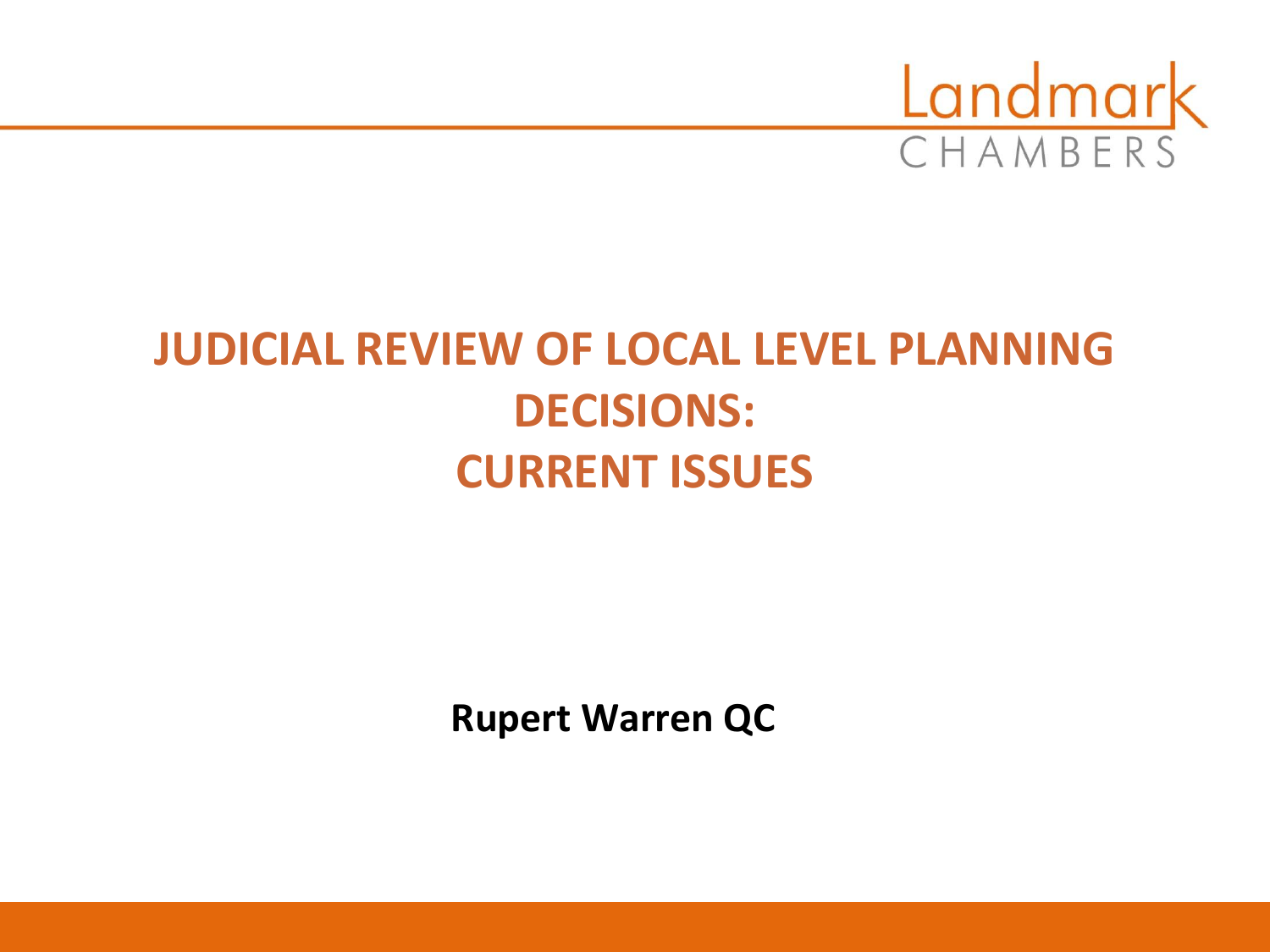#### **Themes**

- Continuing increase in the use of JR by all stakeholders in the process
- Underpinned by PCO regime in many cases
- EIA and SEA to the fore, due to evolving law and costs protection
- Novel approaches to requiring LPA action rather than quashing decisions
- *Tesco v Dundee* having an effect also since it increases the arguability of points about policy interpretation
- Indications that judges are flexing muscles on discretion to refuse relief.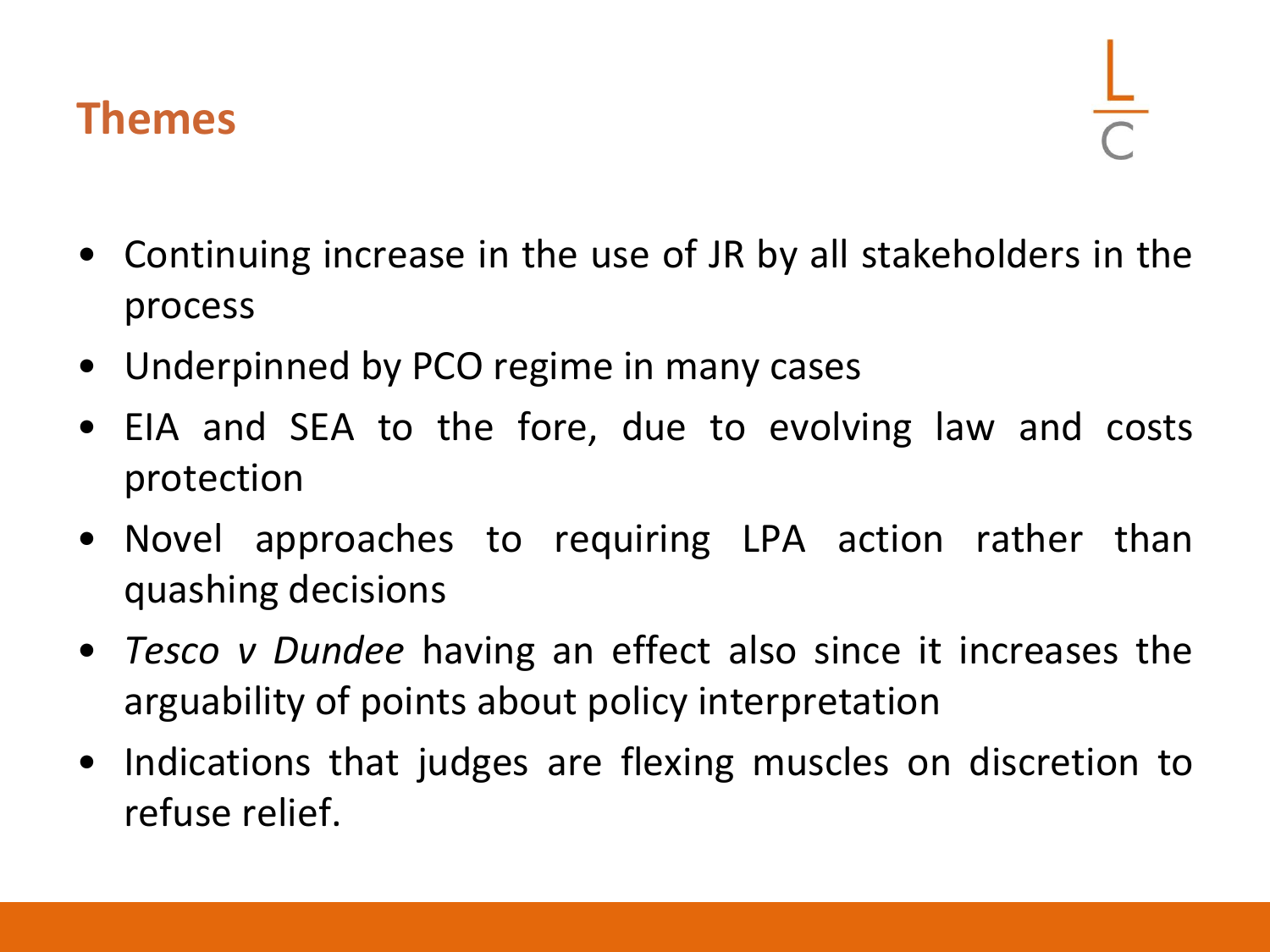### **Substantive and procedural**

Substantive:

- Examples of misdirection cases
- Materiality in planning cases
- Relationship between planning and other regimes
- EIA cases
- Inaction by LPA cases

Procedural

- Witness statement evidence
- Discretion of the court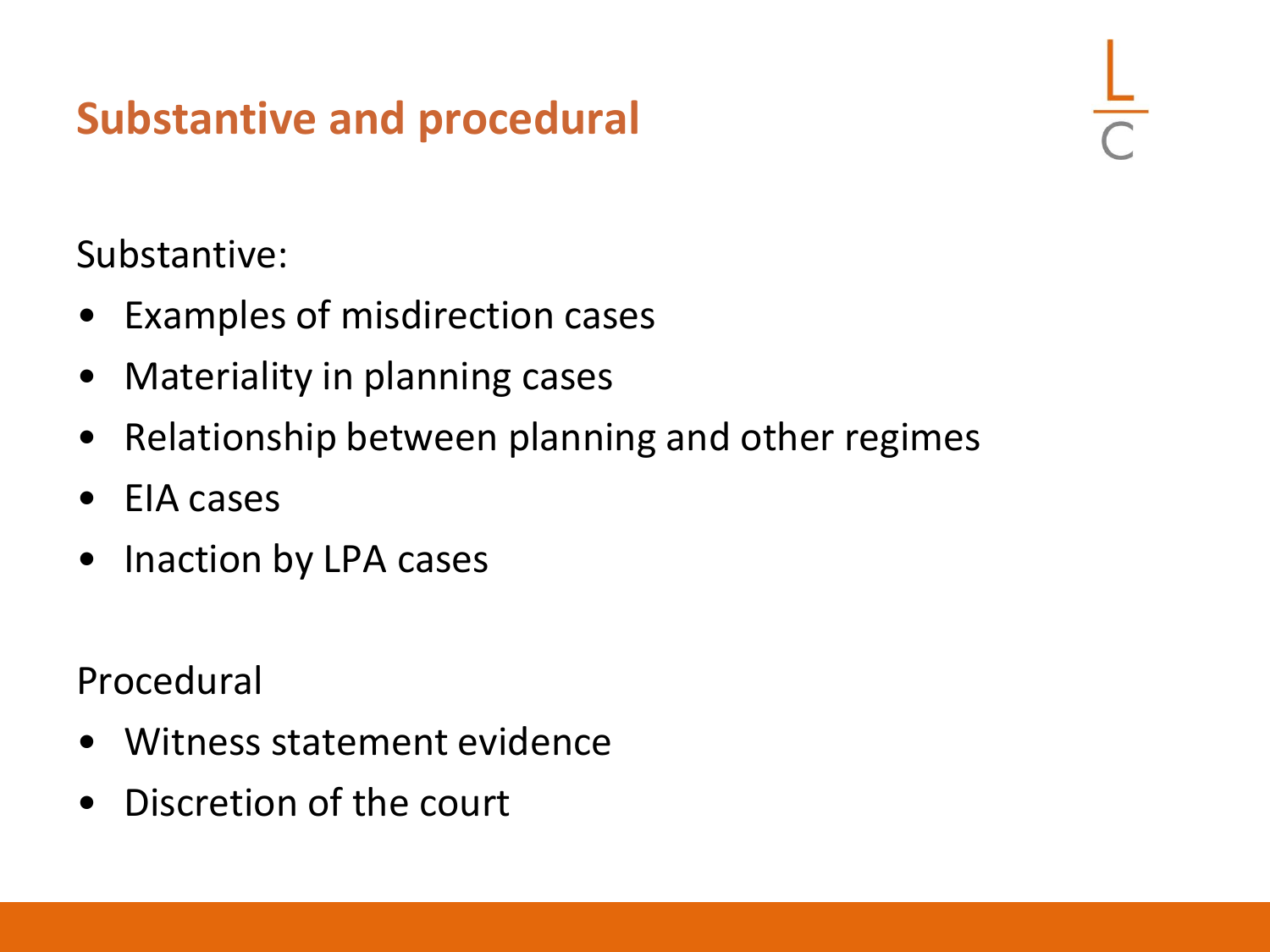# **Challenges involving misdirection of the committee**

- Basic principles in *Oxton Farms* and *Siraj –* was the committee seriously misled, having regard to what was said at the meeting as well as in the ORC
- *R(E&A Estates) v LB Barking* [2012] EWHC 3744 (Admin): planning permission for an extension to IP's store quashed because (a) the officers had not referred to the AAP policy encouraging IP to relocate to C's sequentially-preferable site, and (b) the negative effect on IP's willingness to move to C's site had not been adequately drawn to the members' attention. *NB* that after draft judgment, it emerged that C had (on first day of hearing) contracted with IP's main competitor to develop C's site. However, Wilkie J declined to exercise discretion not to quash the permission.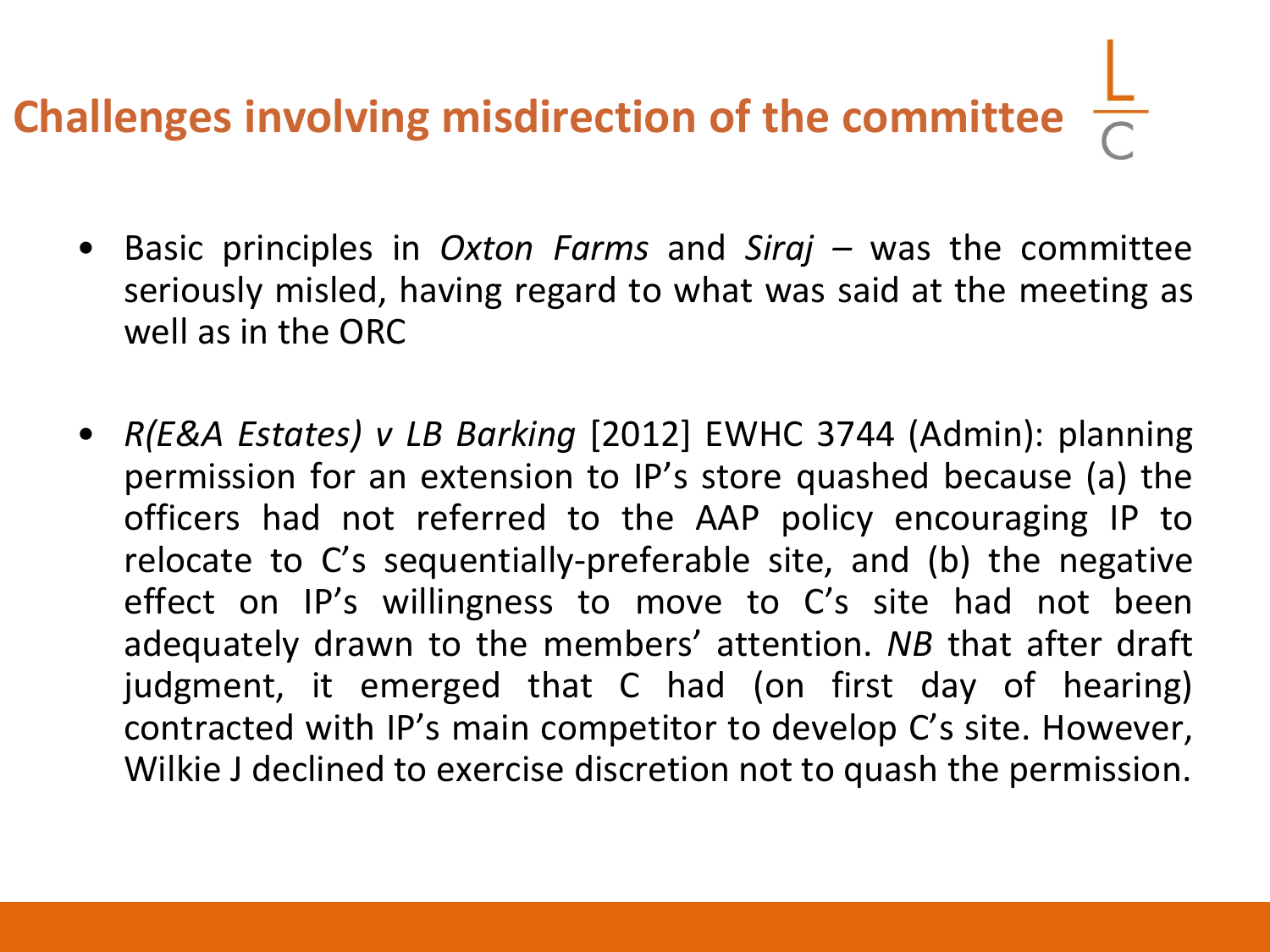#### **More misdirection**

- In *R(Midcounties Co-operative) v Forest of Dean Council* [2013] EWHC 1908 (Admin):
- Planning permissions for out of town retail store quashed on basis of (1) failure to grapple with the planning history, particularly whether SoS refusal in 1999 could be distinguished now, and (2) failures properly to apply the relevant policy in recommendations to the members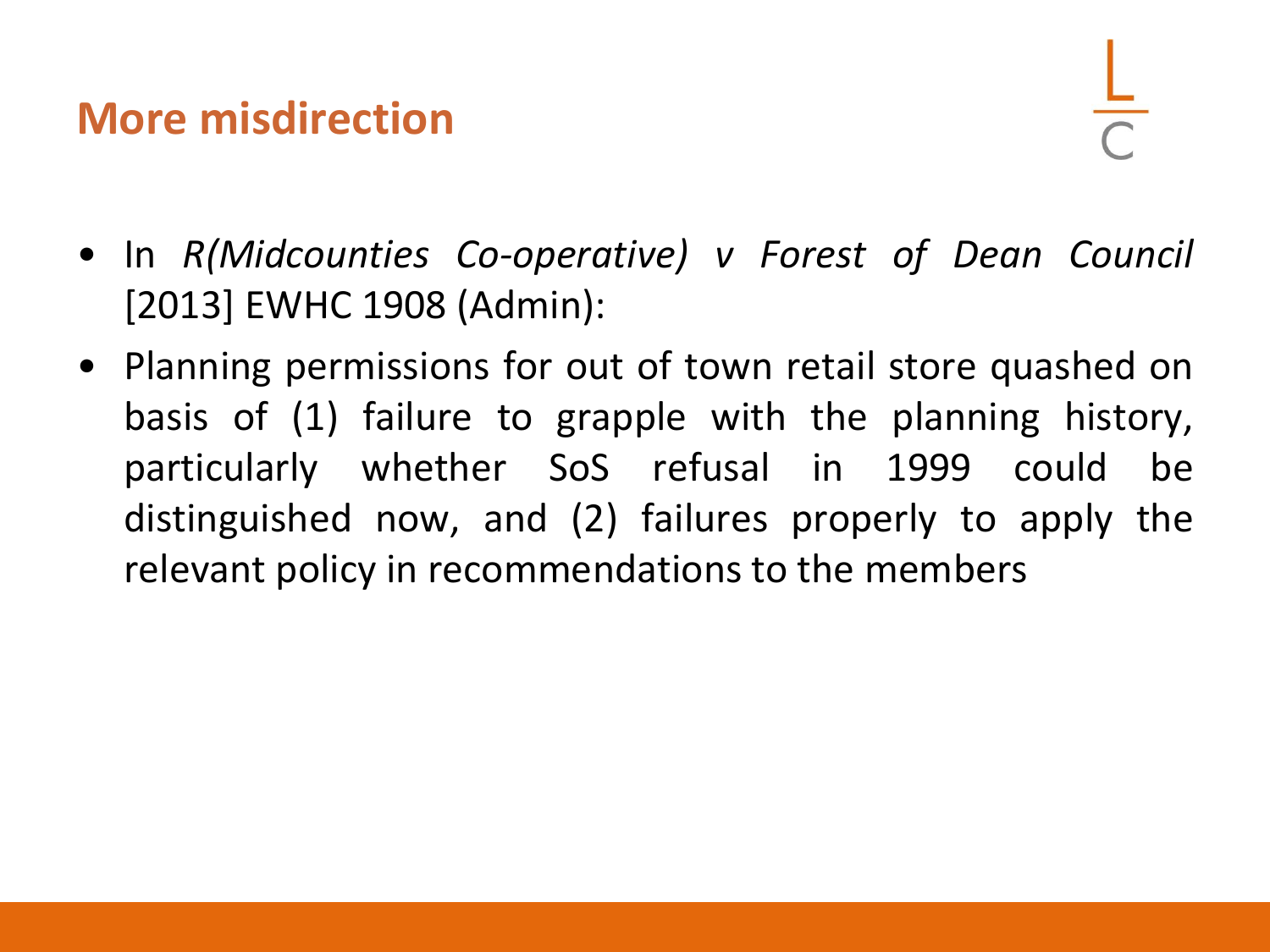### **A great deal of misdirection**

- *R(Cherkley Campaign Ltd) v Mole Valley DC* [2013] EWHC 2582 is on its way to the CA (March 2014), but it is a singular example. The Court held inter alia that:
- The ORC misled the committee by confusing "need" for golf facilities with "demand" for them.
- The judgment that there was a need  $-$  in Surrey!  $-$  for golf courses was perverse
- The committee failed to apply national policy on the protection of the AONB properly (the "exceptional circumstances" test in NPPF 116) and reached a perverse decision on impact
- The committee failed to recognise that the proposal was "inappropriate development" in the GB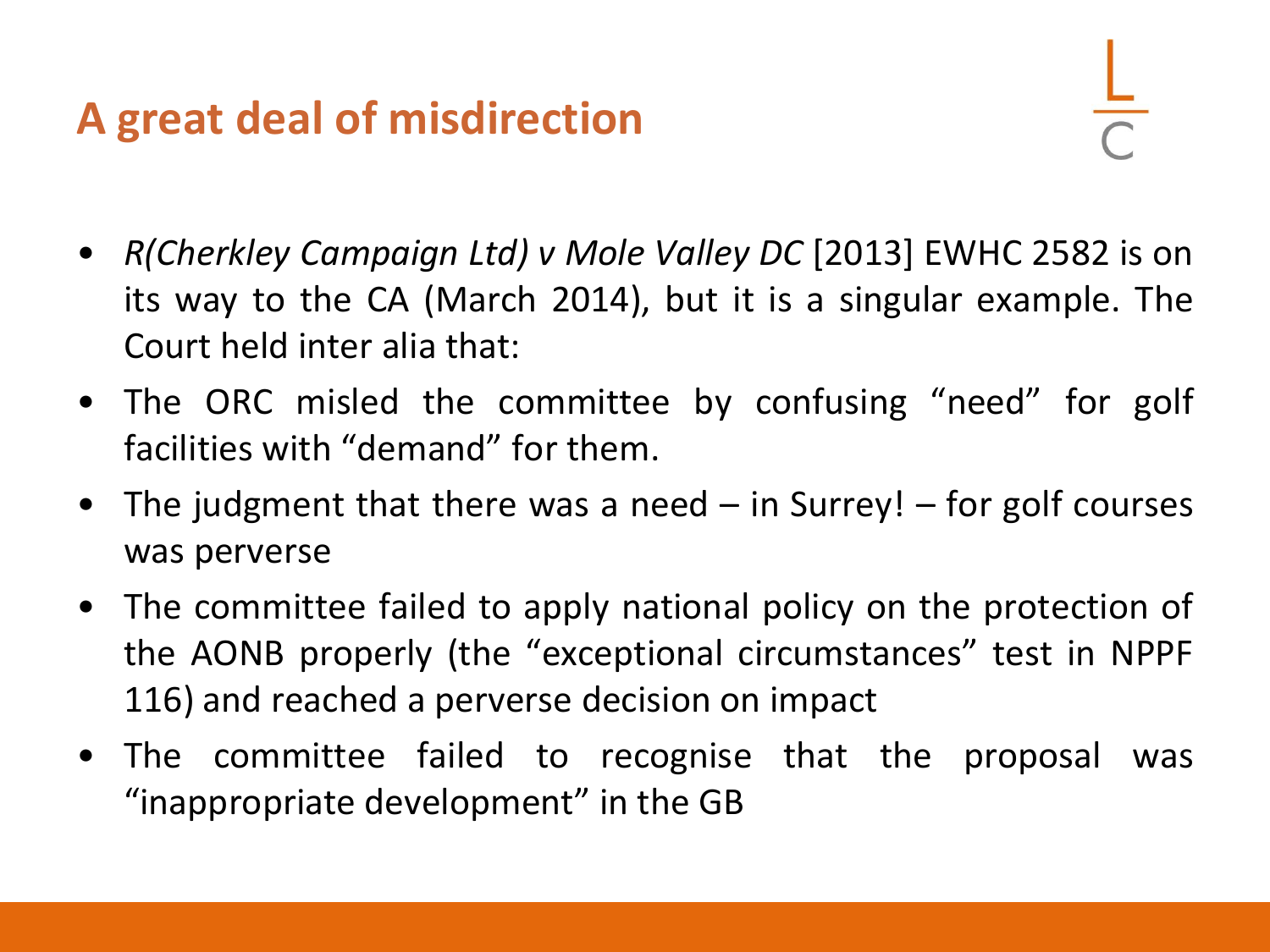**Survivors, 1: reading the ORC correctly** 

- In *R(Marshall Street Regeneration Ltd) v Westminster City Council* [2013] EWHC 2764 (Admin), the Court rejected a challenge that the LPA had lost sight of the key restraint policy relating to unlisted buildings in the CA
- The ORC was sufficiently detailed to discern that the right questions were being asked (at [28])
- Some weight was given to the knowledge and awareness that the members may have of the importance of the buildings ([30])
- The ORC did not misread the expression "no adverse effect" they took it to mean just that, but applied it having regard to conditions and protection of amenity ([41],[44],[51])
- Alternatives were not a necessary material consideration nothing exceptional required a review of alternatives in line with the principle in *R(Mount Cook) v Westminster CC* [2004] 2 P&CR 22 ([68])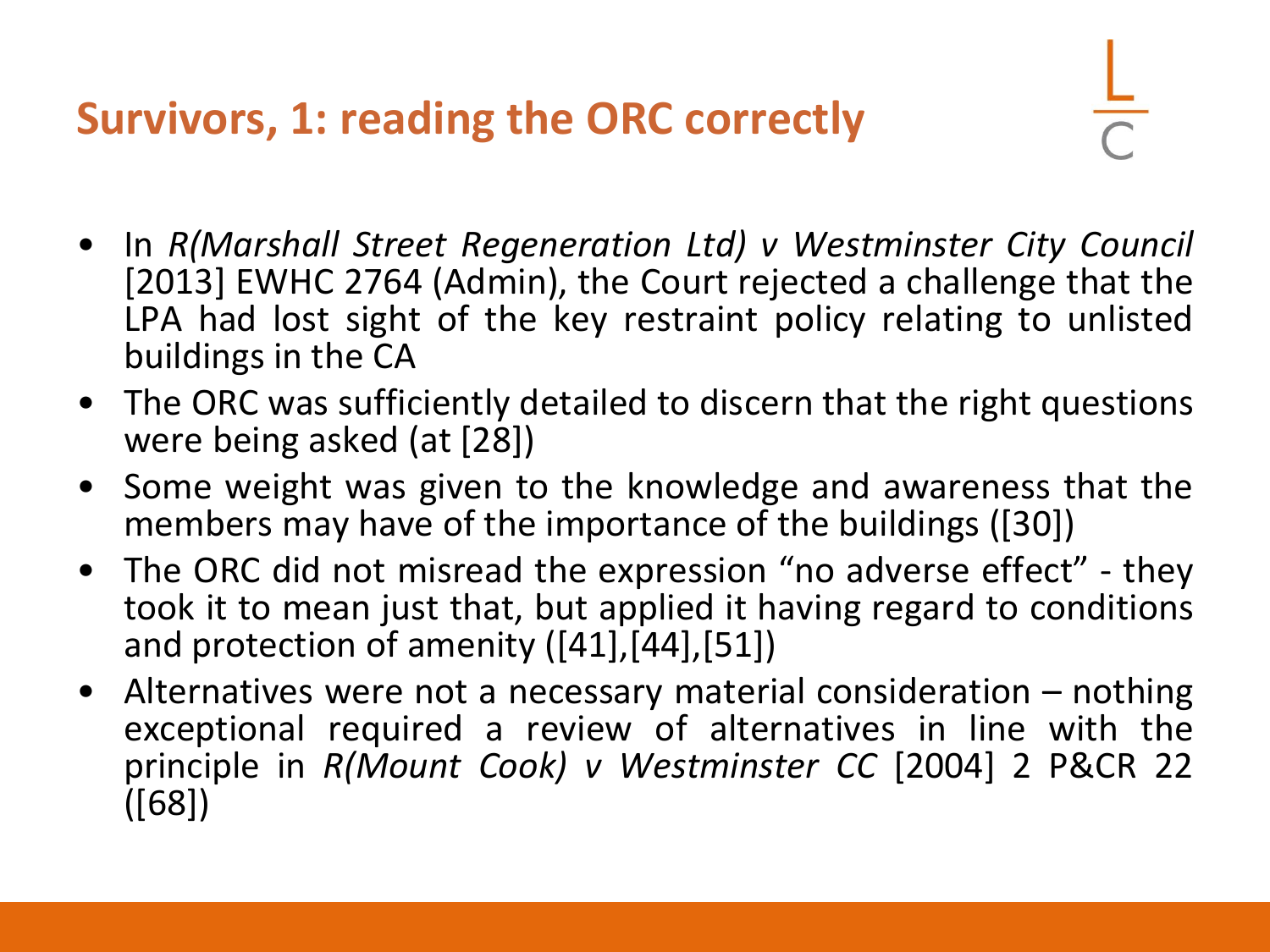## **Survivors, 2: relying on other controls as part of the planning judgment**

- In *R(Hayden) v Erewash BC* [2013] EWHC 3527, permission for a side extension to a house in a former mining area was challenged on the basis that the members had been wrongly advised to ignore the issue of ground stability because it would be dealt with through the application of Building Regs and Party Wall legislation
- The court held that the report in fact said that due to those concerns the stability issue "should" not affect the outcome of the application, not "could" not, in the sense of being legally irrelevant (contrasting *R(Copeland) v LB Tower Hamlets* [2010] EWHC 1845 Admin)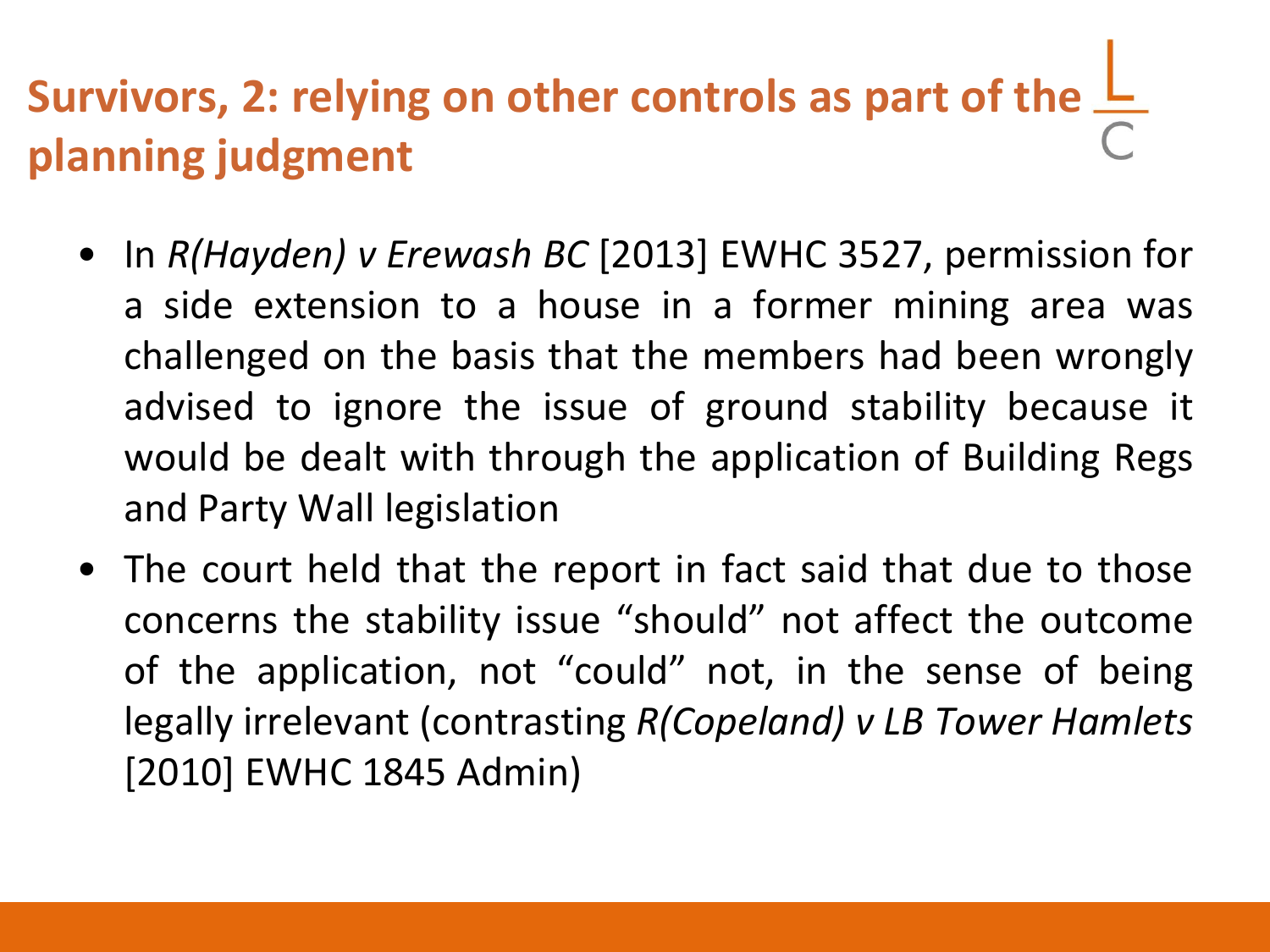### **Survivors, 3: giving "no weight" to a policy document**

- In *R(Wakil) v LB Hammersmith & Fulham* [2013] EWHC 2833, the court rejected a challenge to a grant of planning permission partly based on according an adopted (but challenged) SPD "no weight"
- The court held that it was permissible, in line with the HL decision in *Tesco Stores Ltd v SSE* [1995] 1 WLR 759, to attach no weight to a material consideration which had, in general, the potential to affect the planning decision. It would depend on the circumstances – here, the challenge to the SPD, and the fact that the objectors (later, the Claimants) said that no reliance whatever could be placed on the SPD.
- Permission has been applied for to the CA on this ground (as yet undetermined)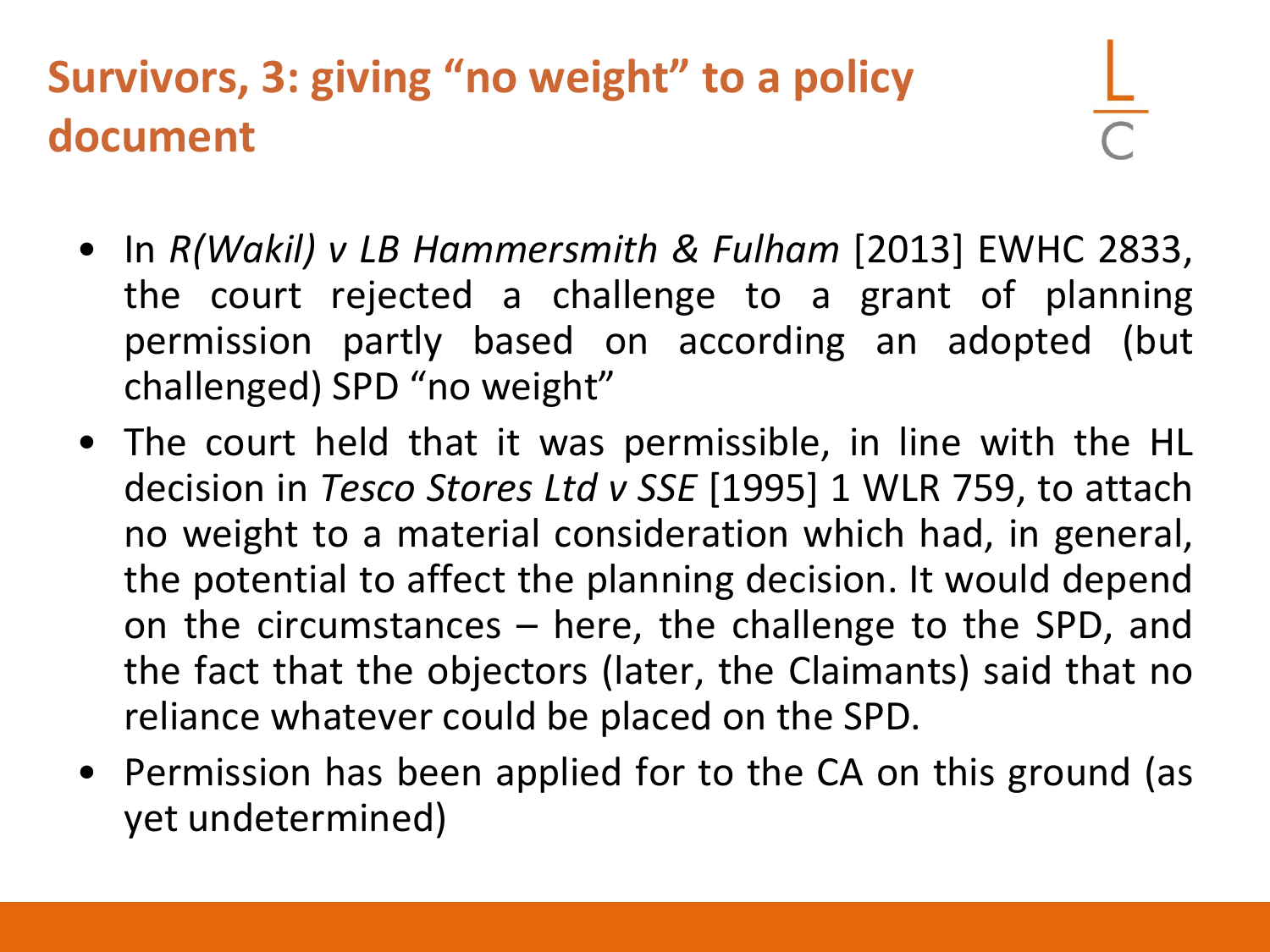### **Survivors 3: no relevance (higher risk)**

- The court upheld the grant of permission for a wind turbine in *R(Holder) v Gedling BC* [2013] EWHC 1611 (Admin), despite the ORC telling the members in terms to exclude from consideration (a) precedent, (b) alternative sites, (c) the likely energy output of the turbine, and (d) financial benefit of the scheme
- The court held that all 4 potential considerations were rightly considered to be irrelevant on the facts of the case, saying
- "there is nothing in the case law … that precludes an officer from giving guidance and advice to the Council as to what in substance are the considerations material to the planning application in relation to the planning application … on the contrary, there are considerable advantages if the officer does give such guidance and advice because, if it is soundly based, the decision maker is more likely to focus and to concentrate on what is really important and determinative, rather than be distracted by matters which could, hypothetically, be relevant, but which, in the particular case, have no real bearing on the final decision."
- Not sure if appealed but cp the ratio with the definition of material consideration in *Kides* – "something which might tip the balance to some extent … although plainly it may not be determinative" (at [2002] EWCA Civ 1370 at [121]).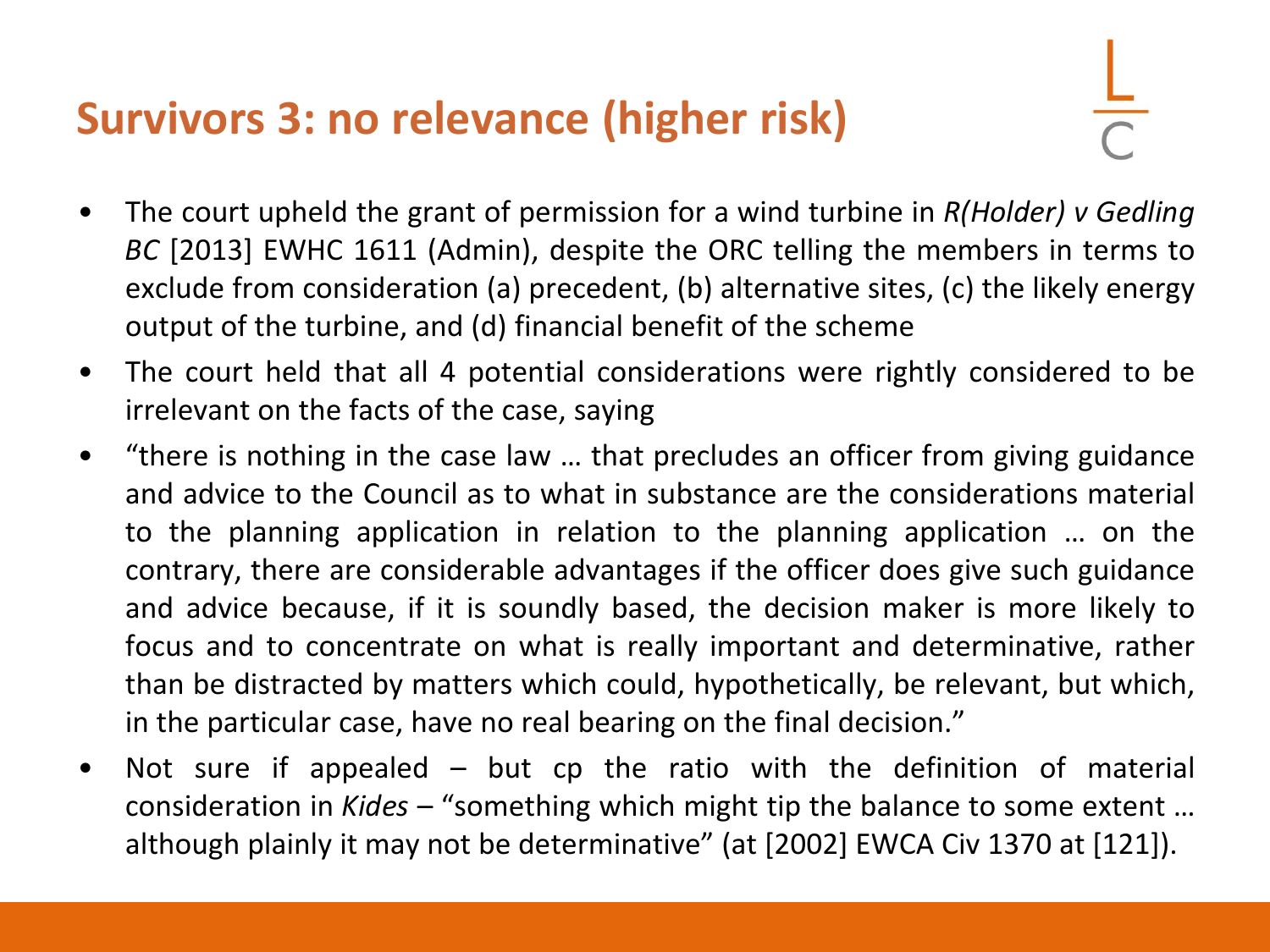### Survivors, 4: the last resort – the error made no **difference to the outcome**

- In *R(Watson) v LB Richmond upon Thames* [2013] EWCA Civ 513, the challenge was to the permission for the redevelopment of Richmond railway station.
- The court absolved the LPA of a failure to take into account an adverse report by a body set up by the authority as consultative body on matters concerning development in Richmond
- Applying *Kides*, the court held that the report contained nothing that had not been put before the Council already in other material summarise din the ORC.
- At first instance ([2012] EWHC 3881]), the court had rejected a "failure to consider alternatives" challenge – the SRG had made it clear that the LPA considered the proposal accorded with the development plan when read as a whole and therefore there was no need to consider alternatives further, again applying *Mount Cook*.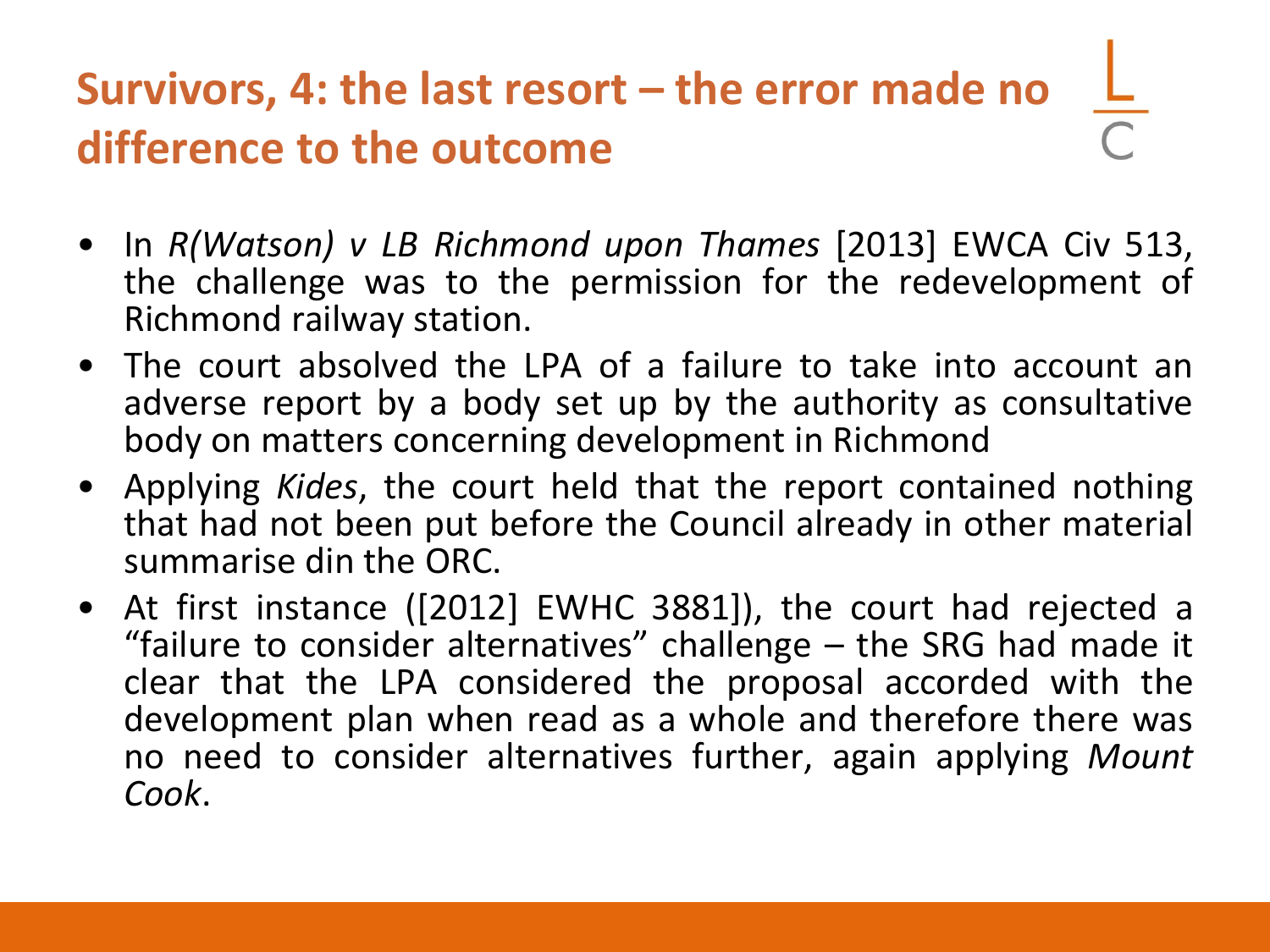### **EIA**

- Two quick thoughts  $-$
- *R(Thakeham Village Action Ltd) v Horsham* [2014] EWHC (number awaited): a planning finding that an impact is "significant" is not the same as significance in EIA
- *R(An Taisce) v DECC* [2013] EWHC 4161 (Admin): a regulatory process which leads to the finalisation of the inherent character of the development may be relied on as performing its job when screening for EIA.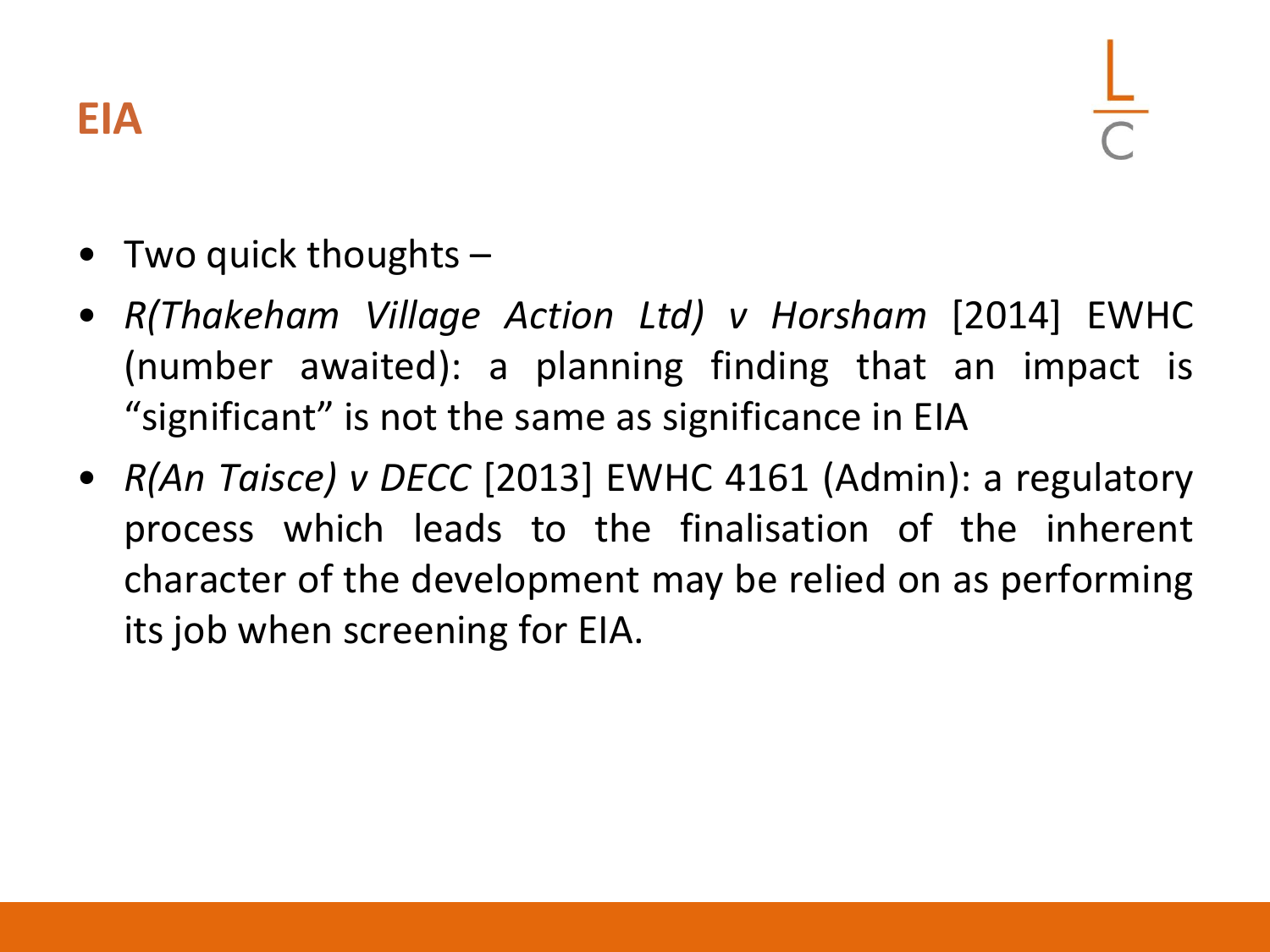### **Lessons from the 'misdirection' cases**

- Litigation risk hugely increases if a matter is regarded as irrelevant or immaterial rather than being dealt with as a matter of weight
- The approach in *Holder* is admirable but carries substantial risk in cases where it might be a matter of judgment whether the consideration might be relevant to the outcome
- Full transcript/record of the committee meeting crucial to showing a potential error was corrected/not corrected
- ORCs should tease out all main material planning consequences, however inimical to the recommendation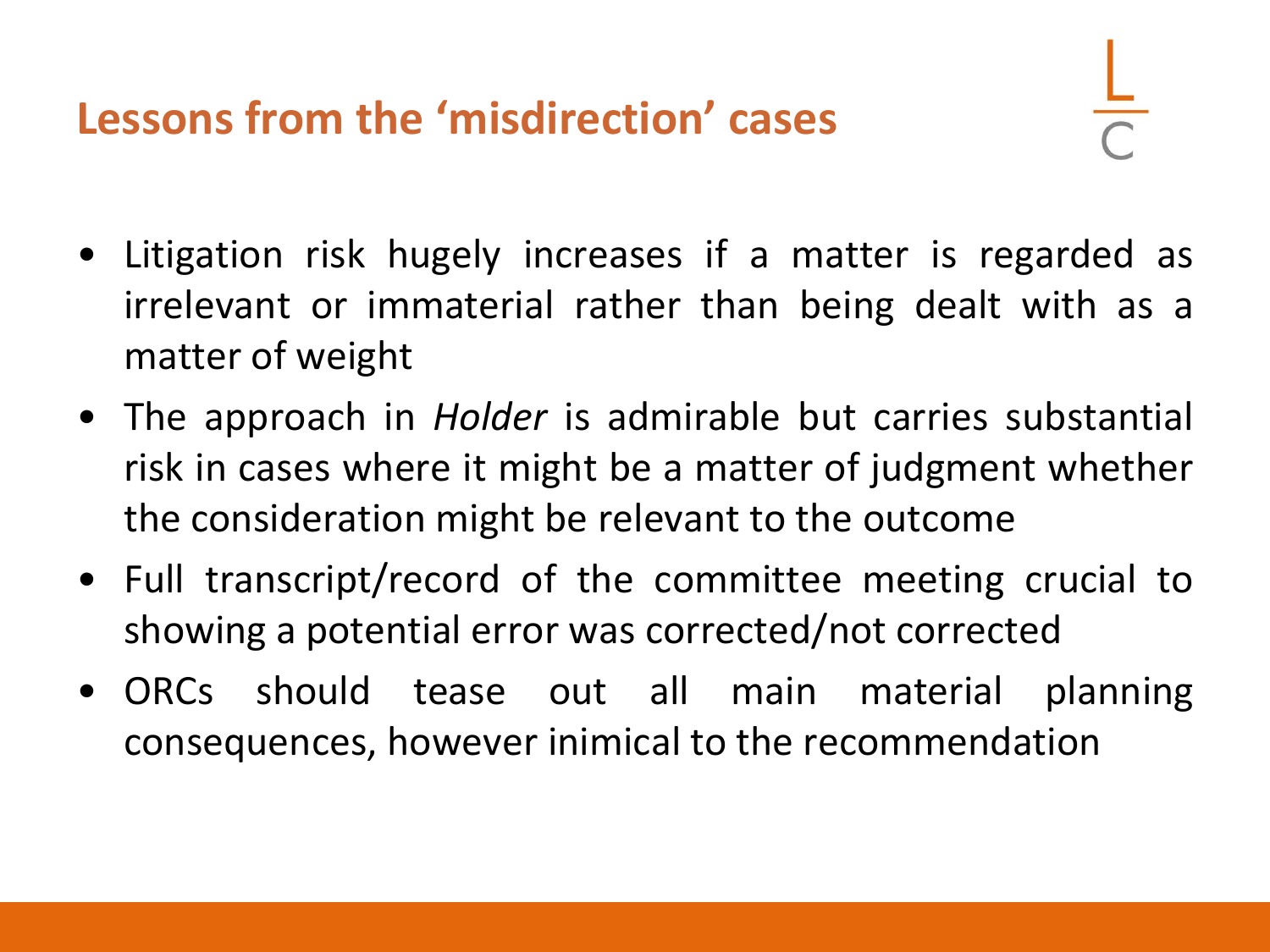**Cases on Local Authority 'inaction'**

- Pressure may come through JR in relation to decisions not to act. In *R(Evans) v Basingstoke & Deane DC* [2013] EWHC 899 (Admin), the court was asked to order the Council to make a discontinuance order under s.102 of the 1990 Act, to remedy an alleged EIA screening error in a permission granted in 2010.
- The court held (1) that enforcement was out of time, and that the s.171B time limits were not incompatible with the EIA Directive because they were effective and certain, and did not rob the EIAD of force; and (2) that, although a s.102 order was not precluded by immunity under the 1990 Act, to impose such a requirement on the LPA would be premature any consideration of that discretionary question by the LPA, especially where no such request had been made by the Claimant
- The CA upheld the judgment in an extempore decision (Sullivan LJ) on 20 November 2013)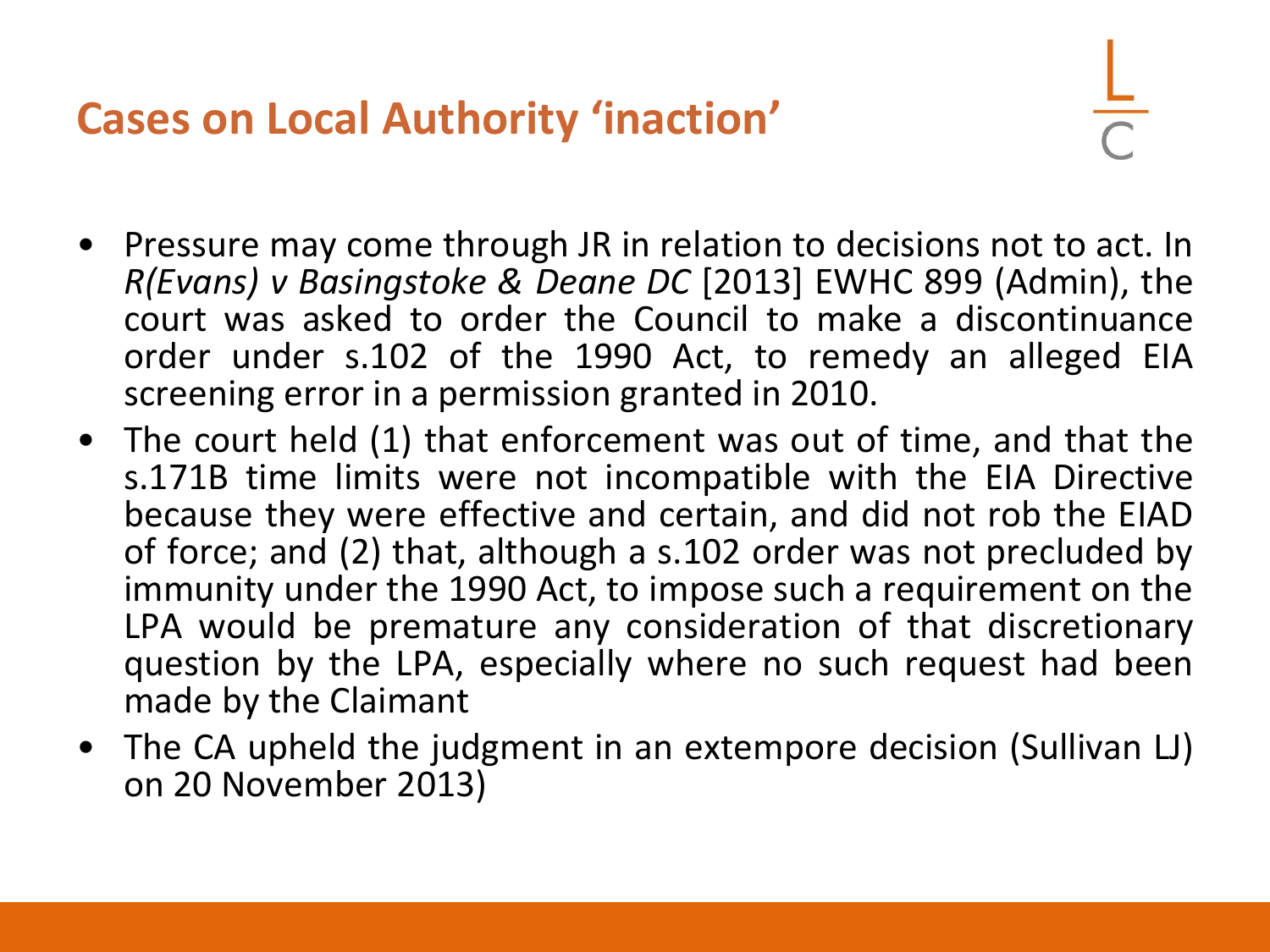### **Reluctance to force discretionary action (1)**

- The same outcome in the permission stage of *R(CPRE) v Oxford City Council* (C0/5547/2013, decision of Lewis J on 23 October 2013) – the Claimant argued that s.102 had been requested by the Claimant and since there had been a breach of screening rules, the LPA should be required to issue a s.102 order requiring an ES to be submitted
- This was on the basis that s.102(1)(a), the power to find it "expedient … that any conditions should be imposed on the continuance of a use of land".
- The court did not determine whether this was a good reading of s.102(1)(a), but found that since the IP was submitting a voluntary retrospective ES, whereupon the LPA could consider the use of s.102, it was unnecessary for the Court to order any particular course of action, applying *Wells* [2004] 1 CMLR 31 at [62] to [70]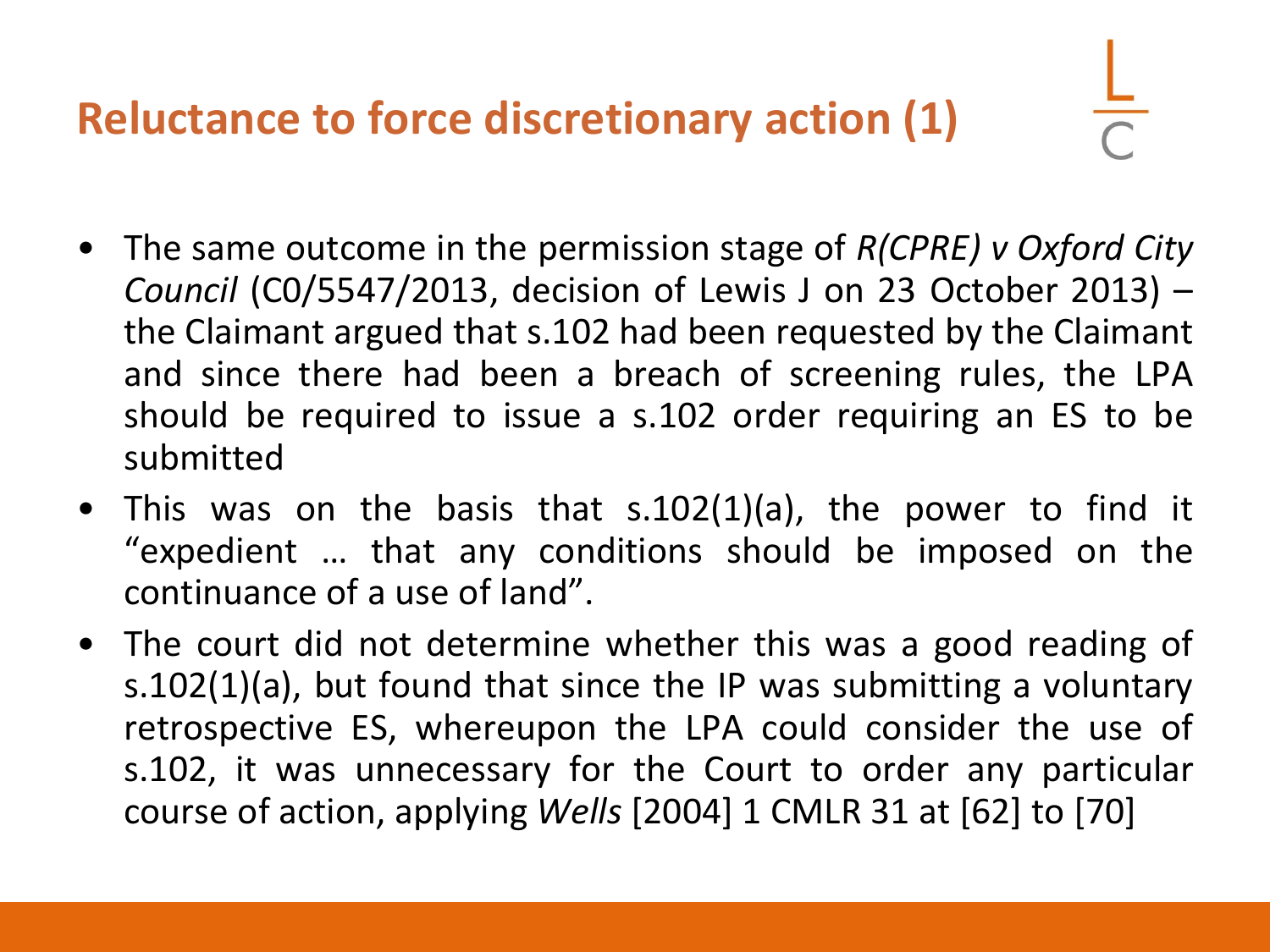### **Reluctance to force discretionary action (2)**

- In *R(Baker) v BANES* [2013] EWHC 946 (Admin), the court refused to order the LPA to take immediate enforcement action, since:
- There was no principle that enforcement action was mandatory where a breach of EIA regulations was ongoing
- It would not defeat the purpose of the Directive if the LPA decided not to take enforcement action when the IP was committed to the production of robust environmental information, and no additional advantage accrued to the IP (since enforcement action would simply shift the jurisdiction to the SoS on a ground (a) appeal).
- [See in general *Ardagh Glass Ltd v Chester CC* [2009] EWHC 745 (Admin) at [110]. The exact relationship between the duty to remedy EU breaches under *Wells* and the UK domestic planning legislation is not *acte clair,* according to a remark by Richards LJ in refusing permission for a challenge in *R(Hood) v Redcar* [2013] EWCA Civ 86 at [22]).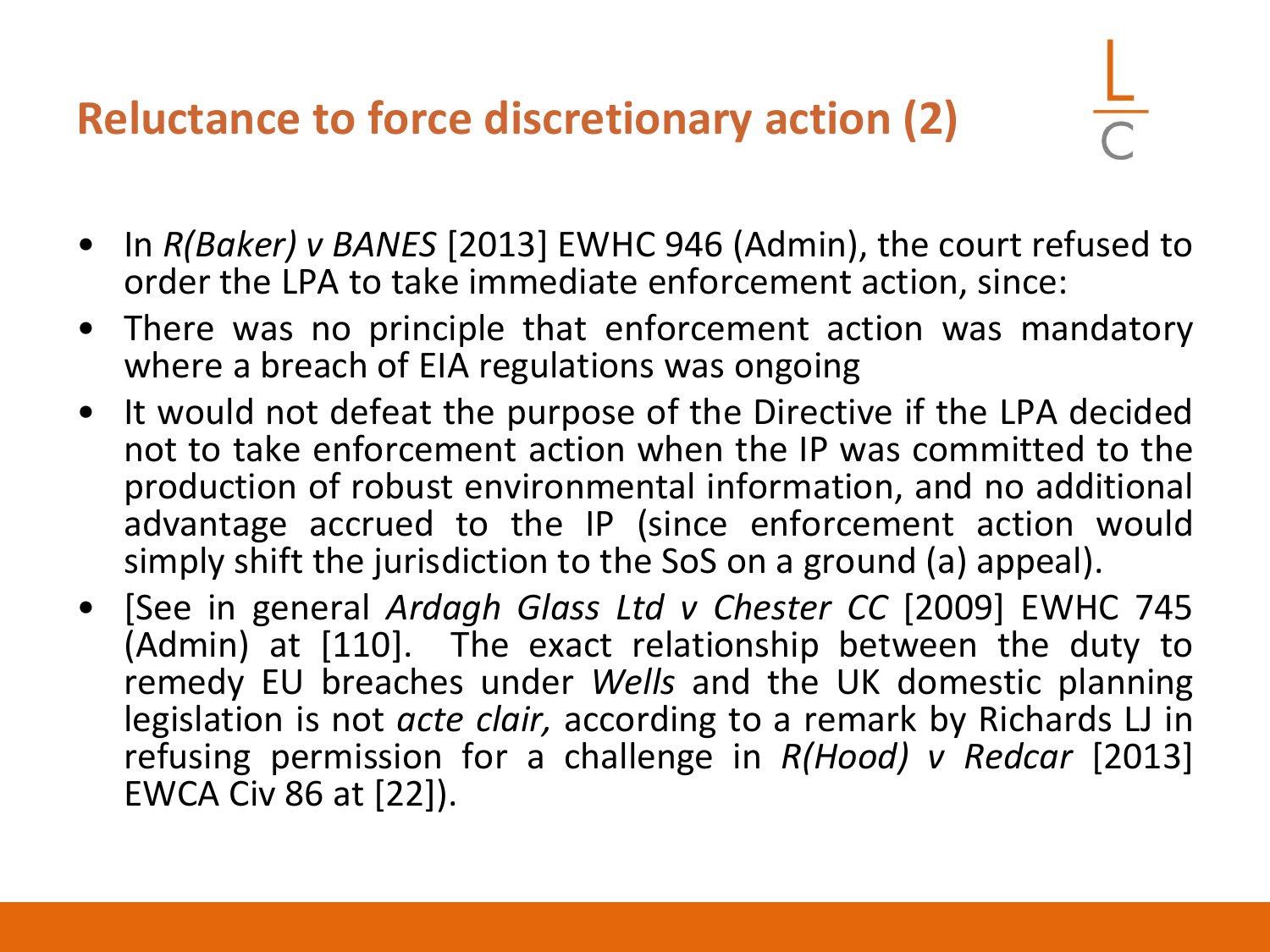### **Procedural points 1: discretion to quash**

- JR is a discretionary field, with the remedy a matter for the court
- Even where EU breaches are concerned, the court may not quash the permission (although the discretion not to is "narrow").
- Examples: *R(Catt) v Brighton & Hove CC* [2013] EWHC 977 (Admin) (academic challenge because new identical permission granted which had survived JR, and in any event rescreened after pp);
- *R(Burridge) v Breckland DC* [2013] EWCA Civ 228 (project splitting found, but not quashed because (a) result would have been the same anyway and (b) there had been substantial compliance);
- *R(Treagus) v Suffolk CC* [2013] EWHC 950 (Admin) (a breach of environmental requirements occurred but no longer in force at date of JR, and the environmental risk had been shown to be immaterial in any event);
- See also *R(Gibson) v Harrow Council* [2013] EWHC 3449 (Admin) and
- *R(Wildie) v Wakefield MBC* [2013] EWHC 2769 (Admin) (part quashing of a permission possible in principle but not on the facts)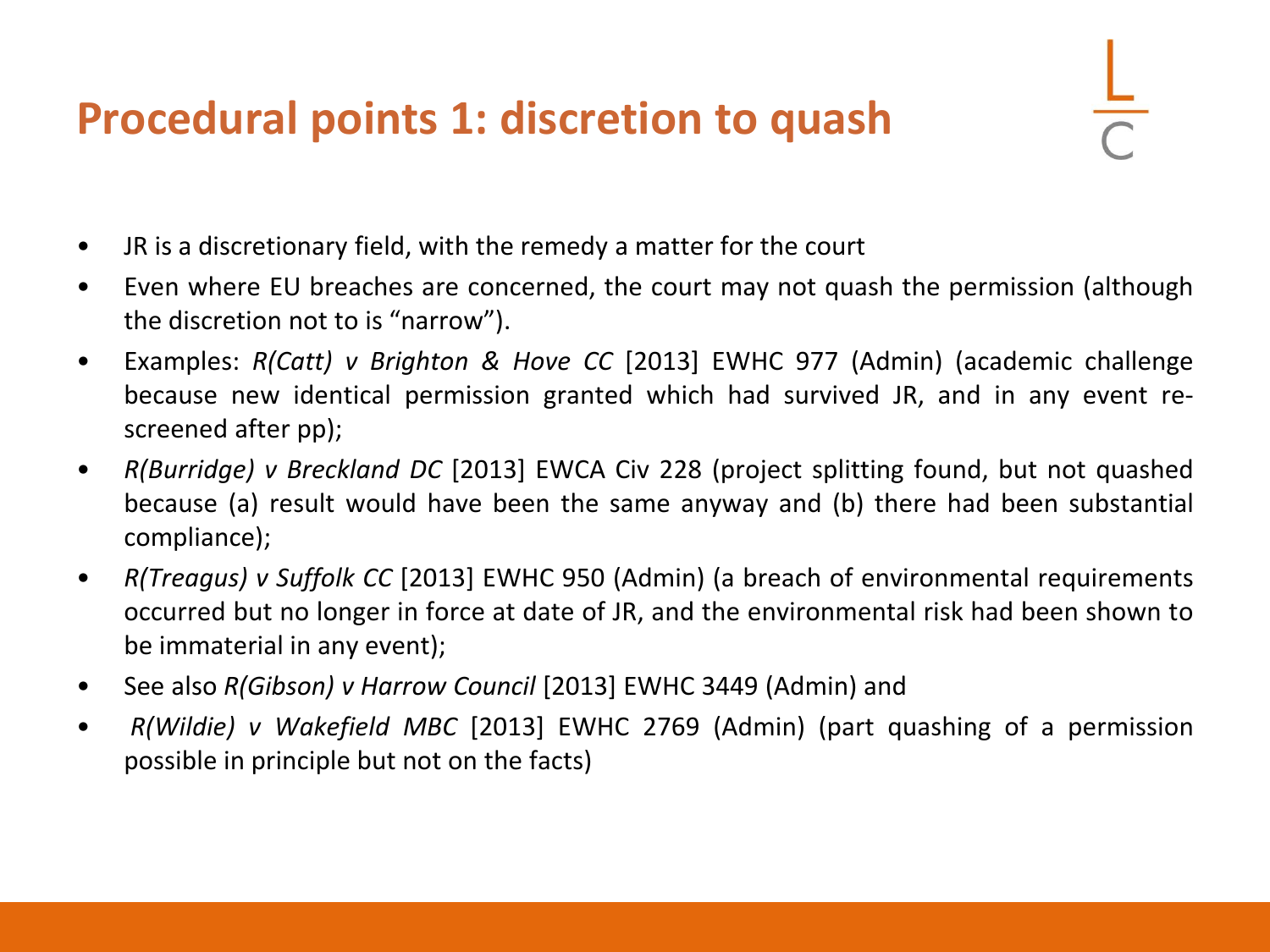#### **Procedural Points 2: Witness evidence**

- Usual rule is not to lodge WS in a JR, but that is more honoured in the breach. Recent examples support the worth of WS evidence:
- *Burridge* and *Holder* (what was considered in screening exercise), though NB in *Burridge* the dissenting judge strongly deprecated the use of WS evidence: so clearly a risk;
- *Baker* and *CPRE* (the current factual position, going to discretion)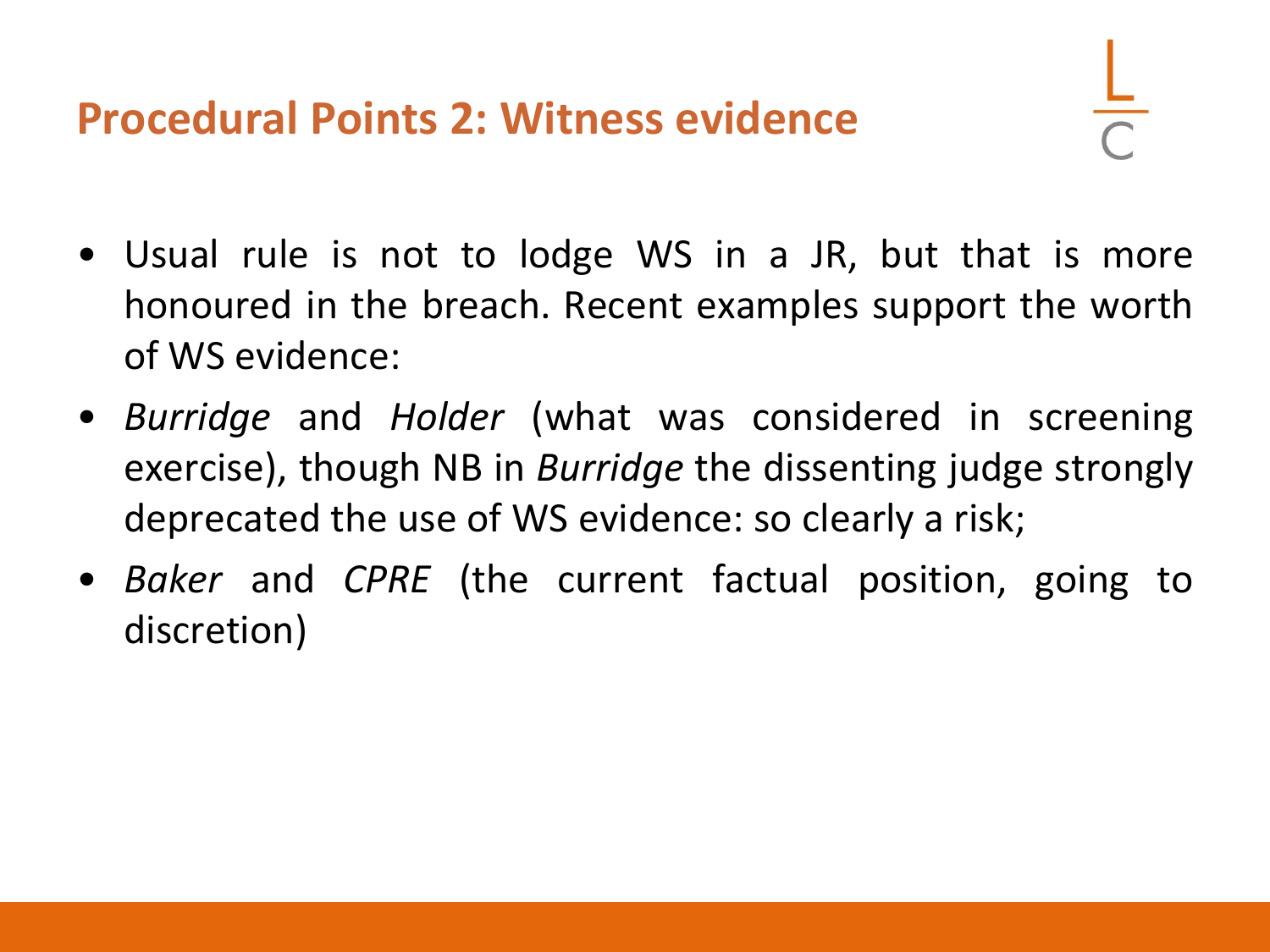#### **Summary**

**SCREEN EARLY AND OFTEN**

**WEIGHT NOT IMMATERIALITY**

**OFFICERS' REPORT TO COVER ALL OBVIOUS CONSEQUENCES OF THE APPROVAL**

**TAKE BACK TO COMMITTEE IF IN DOUBT**

**IF JR MADE, CONSIDER CAREFULLY THE ISSUE OF EVIDENCE**

**BUILD PERMISSION/SUBSTANTIVE/CA (THE TEST IS ONLY "REALISTIC PROSPECT OF SUCCESS") INTO TIMESCALES**